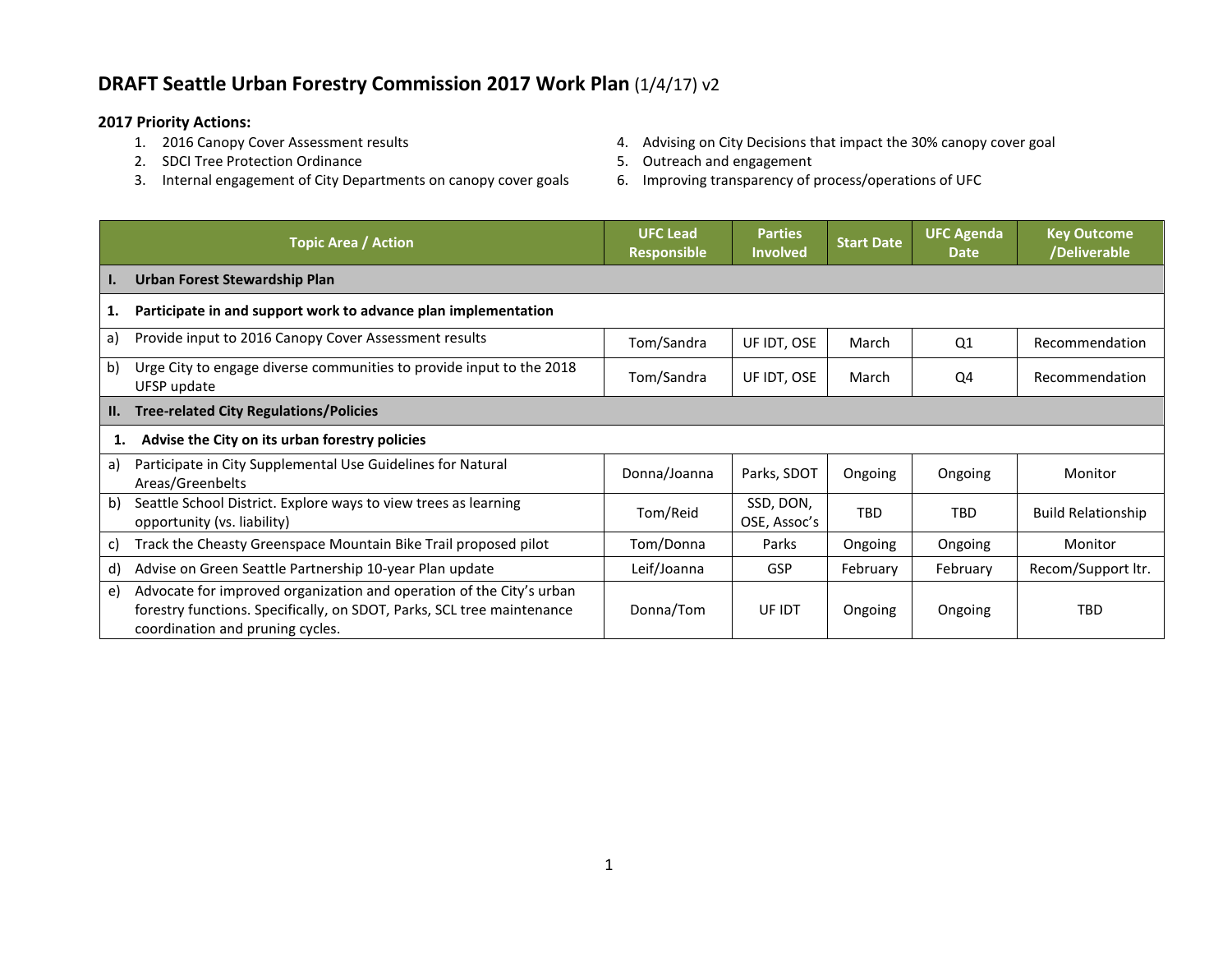|    | <b>Topic Area / Action</b>                                                                                                                                                                                                                  | <b>UFC Lead</b><br><b>Responsible</b> | <b>Parties</b><br>Involved   | <b>Start Date</b> | <b>UFC Agenda</b><br><b>Date</b> | <b>Key Outcome</b><br>/Deliverable          |
|----|---------------------------------------------------------------------------------------------------------------------------------------------------------------------------------------------------------------------------------------------|---------------------------------------|------------------------------|-------------------|----------------------------------|---------------------------------------------|
| 2. | <b>Advise SDCI on Proposed Tree Regulations</b>                                                                                                                                                                                             |                                       |                              |                   |                                  |                                             |
| a) | Weigh in on the results of the Tree Regulations Research Project                                                                                                                                                                            | Tom/Steve                             | SDCI/OSE                     | April             | April                            | Recommendation                              |
| b) | Develop UFC principles and priorities for future, revised tree ordinance                                                                                                                                                                    | Steve/Tom                             | SDCI/OPCD                    | October           | November                         | <b>Position Paper</b>                       |
| c) | Discuss with Council representative encouraging allocation of staff time<br>and start of a new private parcel tree ordinance                                                                                                                | Leif/Andrew                           | SDCI/OPCD                    | Ongoing           | Ongoing                          | Recommendation                              |
| d) | Develop recommendations for revising Director's rules (including 20-<br>2005, 11-2007, 16-2008 and other as applicable) to clarify the<br>interpretation of the existing tree protection ordinance (Driven by SDCI's<br>ordinance timeline) | Tom/Andrew                            | UF IDT,<br>SDCI/OPCD,<br>OSE | Ongoing           | Ongoing                          | Recommendation                              |
| e) | Formalize recommendations for code enforcement of existing SDCI tree<br>ordinance                                                                                                                                                           | Weston/Steve                          | SDCI/OPCD                    | Ongoing           | Ongoing                          | Recommendation                              |
| Ш. | <b>Outreach and Engagement</b>                                                                                                                                                                                                              |                                       |                              |                   |                                  |                                             |
| 1. | <b>City Council and Mayor's Office interaction</b>                                                                                                                                                                                          |                                       |                              |                   |                                  |                                             |
| a) | Present 2016 Annual Report and 2017 work plan to Council and Mayor                                                                                                                                                                          | Tom/Sandra/<br>Others                 | CC, OSE                      | Q1                | Q <sub>1</sub>                   | Presentation                                |
| b) | Hold quarterly meetings with Council and Mayor's Office                                                                                                                                                                                     | Tom/Steve/<br>Sandra                  | CC, OSE                      | Ongoing           | Ongoing                          | <b>Build relationships</b>                  |
| C) | Plan urban forestry outreach and engagement and attend events such as<br>Arbor Day, Green Seattle Day, and Trees for Seattle events                                                                                                         | Tom/Sandra                            | UF IDT                       | Ongoing           | Ongoing                          | Presentation,<br>Activity,<br>Participation |
| 2. | <b>Conduct Internal Engagement</b>                                                                                                                                                                                                          |                                       |                              |                   |                                  |                                             |
| a) | Develop annual calendar for invited speakers, guests, topics, and tours<br>(particularly invite industrial groups, SSD, WSDOT to visit with UFC)                                                                                            | Tom/All                               | UF IDT                       | January           | Ongoing                          | Discussion                                  |
| b) | Introduce the UFC at commission meetings (Planning, Design,<br>Pedestrian, Bike, Parks, MPD Oversight Committee); Neighborhood<br>Council meetings; and public meetings                                                                     | Tom/Sandra/UFC                        | <b>OSE</b>                   | Ongoing           | Ongoing                          | UFC promotion and<br>coordination           |
| c) | Meet with SDCI's Design Review Board lead to discuss improvement on<br>neighborhood DRB's review of retained trees and viable new tree space<br>allocation                                                                                  | Steve/Erik                            | <b>SDCI</b>                  | <b>TBD</b>        | <b>TBD</b>                       | Recommendation                              |
| d) | Review outreach efforts and create strategy to explore tree planting in<br>industrial areas                                                                                                                                                 | Steve/Weston                          | <b>OSE</b>                   | May               | July                             | Recommendation                              |
| 3. | Align Urban Forest IDT and Urban Forestry Commission's work plan                                                                                                                                                                            |                                       |                              |                   |                                  |                                             |
| a) | Hold annual joint UFC/UF IDT meeting                                                                                                                                                                                                        | Tom/Sandra                            | <b>OSE</b>                   | Q <sub>2</sub>    | Q <sub>2</sub>                   | Workshop                                    |
| b) | Attend an IDT meeting                                                                                                                                                                                                                       | Tom/Andrew                            | <b>OSE</b>                   | Q <sub>2</sub>    | Q <sub>2</sub>                   | Coordination                                |